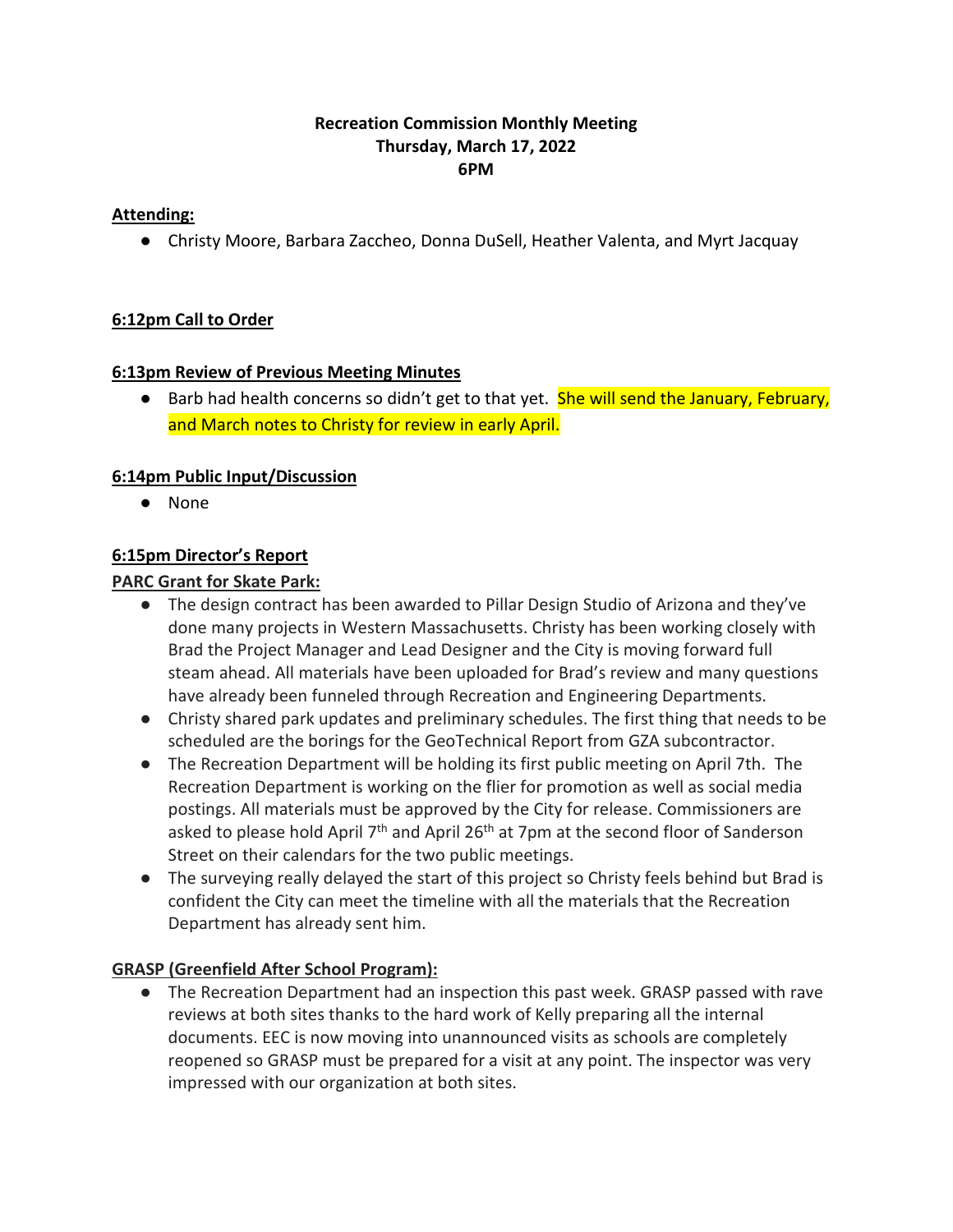● Staffing – GRASP still needs Site Coordinators. The Recreation Department is still working on recruiting new team members. GRASP has an interview tomorrow for another Group Leader. She was a former active member of our department's programs and is now of age to hire.

## **Capital FY23:**

- The Recreation Department is still uncertain what was moved forward. Christy reached out to Ways and Means Chair, Councilor Forgey, for clarification per the Mayor's request.
- Councilor DeSorgherer emailed about bocce courts and ADA improvements at Beacon Field. It's on hold until spring and possibly over summer- held up as DPW had other priorities like water main breaks, etc.

### **Budget FY23 Update:**

- Christy was informed by the Mayor that several Citywide cuts were needed. Our new Program Supervisor II (would focus on camps and GRASP full time) and Teen Center Coordinator (half time) have been cut from the budget as well as other staffing cuts from other departments. Christy believes in all new positions but she is not certain. Christy asked for clarification in regards to the half time Teen Center Coordinator that is in the current budget; as this request is status quo of FY22 budget.
- April 19 5:30pm is a possible Ways and Means meeting for the Recreation Department?

### **Schools: Superintendent Christine DeBarge:**

● There is an upcoming meeting on Monday, March 21st in regards to starting an after school program at Greenfield Middle School. Christy made it very clear that she would meet but that there were no commitments due to staffing cuts within our department. She still asked to meet.

#### **Stage Rentals**

● Several requests have come in and Christy is working to coordinate with DPW.

#### **6:38pm New Business**

## **Summer 2022**

#### **Sports:**

- Tennis Lessons The Recreation Department needs an instructor if anyone knows anyone. The Department ordered new lines and two new nets for the year. Greenfield Tennis Association will cover half the expense of the lines. Christy will email Donna to ask for help to recruit the Turners Falls tennis coach- he has taught in the past for Greenfield Recreation.
- 3x3 Basketball Tournament at Hillside Park– The Department is pleased to announce the return of this event as it was canceled in 2020.
- Golf lessons The Department will offer lessons and clinics again.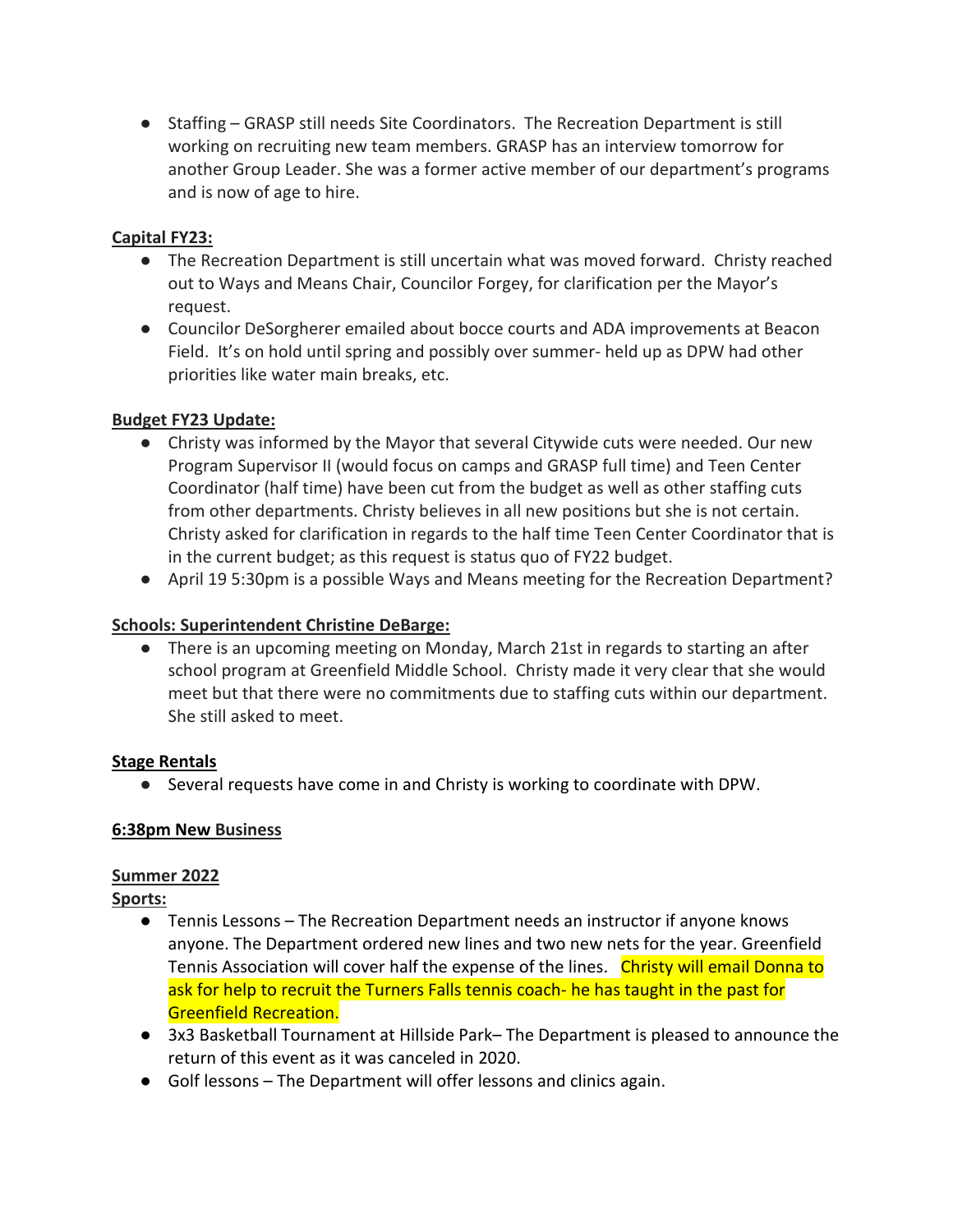- Start Smart Baseball & Soccer, Tee Ball and Buddy Baseball will return this spring. Myrt made a motion and Heather seconded to increase fees by \$10 for tee ball (\$45/\$55) and \$5 for start smart (\$50/\$60) due to material costs. All voted in favor- motion carries. Christy will look into inventory of Buddy Baseball supplies.
- Pickleball The Department will offer to learn to play and Todd Boynton will teach the class. Christy shared concern from citizen in regards to court availability as citizen is concerned about certain players monopolizing pickleball court time. Request wording for court etiquette/limiting play, etc.
- Basketball Clinic will return as well.
- Co-Rec Softball is back. There will be a meeting next week.

# **Soap Box Race Update:**

- May  $7<sup>th</sup>$ : Soapbox Race deadline date: May 1 and minimum number of racers is 25.
- Build Days April 10 from 11am-1pm behind City Hall and Second Build Day April 30 2- 4pm @Court Square.
- Thanks to Donna for attending Licensing to get permission for closure of the road and approval of the event- both were secured.
- Sponsorship: \$2,500 secured from Greenfield Savings Bank and further sponsor outreach is underway.
- Facebook paid ad and email outreach is underway. Other marketing includes first run of posters completed, website updated (race info, sponsor, racer, and vendor forms)
- Hay is secured.
- Team leaders needed for Top of hill, Registration and Merchandise, Stage manager, Finish Line/Cart Wrangler, Inspection, and Parking/Vendors.
- Christy also suggested going through Amber Ortiz who is licensed to sell hot dogs on Main Street.

# **Mutts and Mayhem Update:**

- May 22<sup>nd</sup>: Mutts and Mayhem Heather and Virginia have been working hard on the event details. We have timer confirmed, the race registration platform is RunSignUp and we are preparing the info for this now. We are meeting again tomorrow. Linda is working on website updates. Heather will organize build weekends and also reach out to sponsors.
- Donna will reach out to the Marine Corps vendor who sold hot dogs and hamburgers as well. Christy also suggested going through Amber Ortiz who is licensed to sell hot dogs on Main Street.
- Heather asked Christy for the maps of the Green River Swim Area for the Mutts and Mayhem event.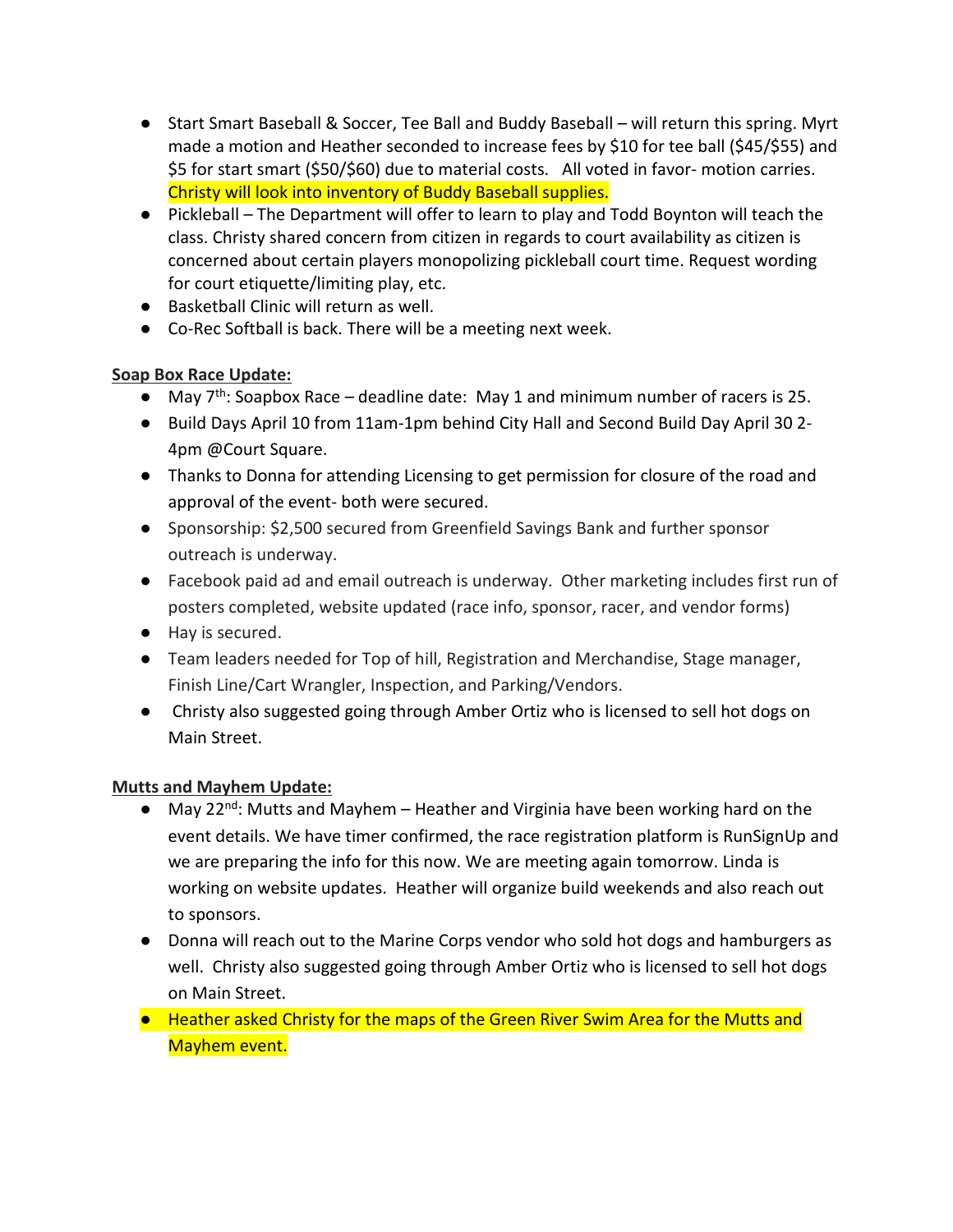### **July 1st Fireworks Update:**

- $\bullet$  July 1<sup>st</sup> Fireworks with July 5<sup>th</sup> Rain Date Vendors are coming in and some sponsorship.
- Vendor from Connecticut with two trains for rides at Beacon and the Middle School is interested in coming back.
- Donna confirmed that PayPal donations for the fireworks with funds to the Friends of Recreation general account.
- Christy asked if there were any new fundraiser ideas.
- Donna has been discussing with Greenfield Garden Cinema about a fundraiser.

## **Triathlon Update:**

• August  $7<sup>th</sup>$ : Triathlon – Christy feels very behind on this. Christy has not opened registration nor completed sanction application yet. We meet on Monday.

# **Community Safety Day Update:**

 $\bullet$  June 5<sup>th</sup> - Community Safety Day – working with Police, Fire, Health Department, Kiwanis bike rodeo, and Recreation to pull together a new event. June is safety month and this week is Recreation Department safety week with Home Alone class this week, babysitting this week and the bike rodeo is now part of community safety day! More info to come as the event will include live demos, booths and information with the bike rodeo.

## **Summer Camp**

● Kelly released the camp enrollment packet to our VIP families this week. There will be 25 slots in Discovery, 30 in Sizzlers and 15 in LIT. The Department will offer early and late care again as well. Christy share packet with Donna.

#### **Swim Area**

- Christy met with the Department of Public Works and Health Department about the water sampling. The Department is waiting to hear back from the State on this issue.
- Christy met with DPW and the summer opening of facilities. Christy will have everything open this season including water fountains.

## **Open Discussion**

## **Ethics Training**

● All Commissioners need to sign a one pager from Donna and Barb needs to send in her certificate of completion as well.

## **Future Agenda Items**

- Mural at GCC Downtown- Christy be sure it's preserved when the building is sold
- CPA potential project suggestions